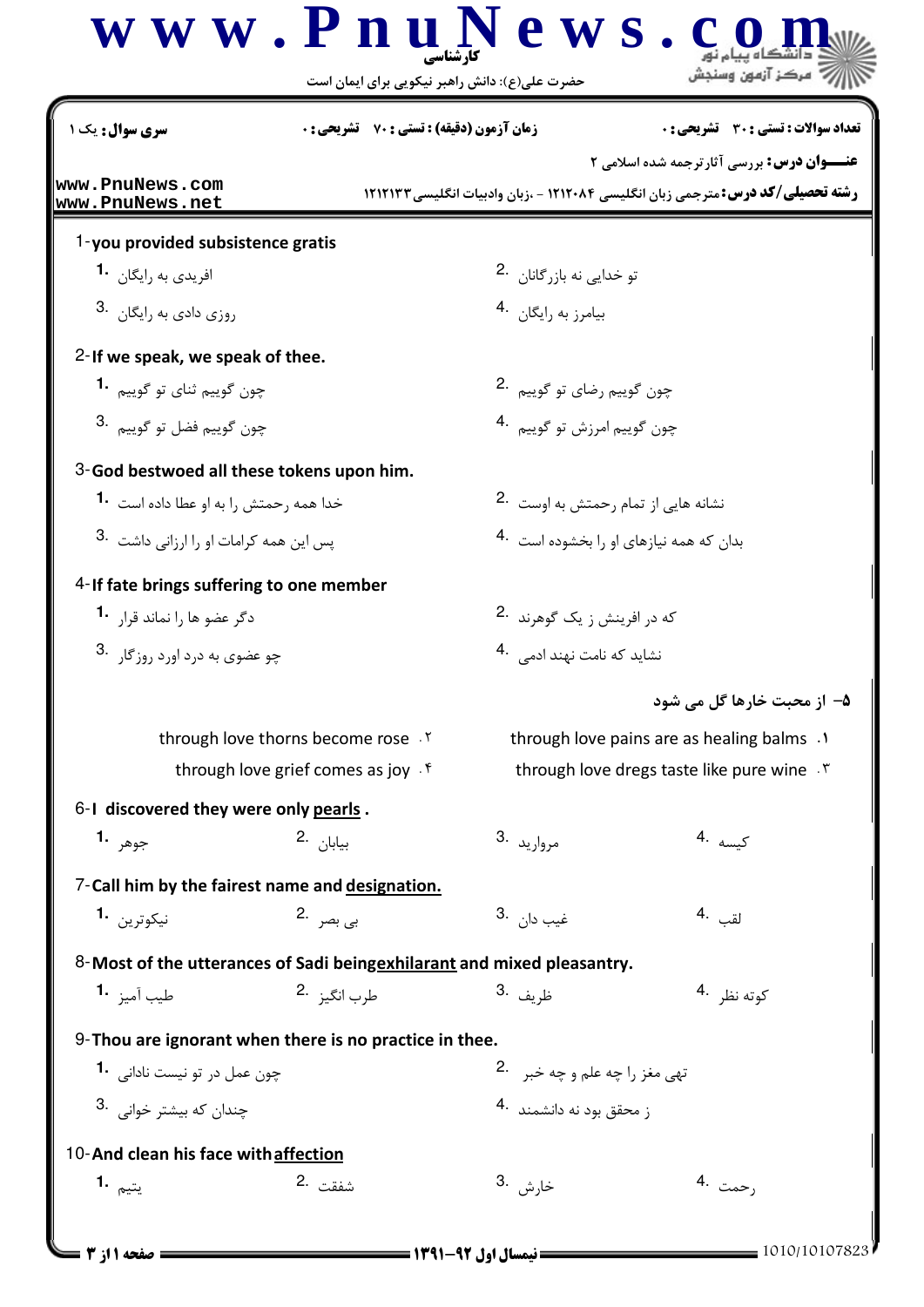|                                                   | حضرت علی(ع): دانش راهبر نیکویی برای ایمان است                                                 |                                          |                                                                                        |  |
|---------------------------------------------------|-----------------------------------------------------------------------------------------------|------------------------------------------|----------------------------------------------------------------------------------------|--|
| <b>سری سوال :</b> یک ۱                            | <b>زمان آزمون (دقیقه) : تستی : 70 گشریحی : 0</b>                                              |                                          | <b>تعداد سوالات : تستي : 30 ٪ تشريحي : 0</b>                                           |  |
| www.PnuNews.com                                   |                                                                                               |                                          | <b>عنـــوان درس:</b> بررسي آثارترجمه شده اسلامي 2                                      |  |
| www.PnuNews.net                                   |                                                                                               |                                          | <b>رشته تحصیلی/کد درس:</b> مترجمی زبان انگلیسی ۱۲۱۲۰۸۴ - ،زبان وادبیات انگلیسی ۱۲۱۲۱۳۳ |  |
|                                                   |                                                                                               |                                          | <b>۱۱- این سخن ر ۱ نباید هیچ فهم ظاهری</b>                                             |  |
|                                                   | ladder of knowledge . Y                                                                       |                                          | comprehend his speech.                                                                 |  |
|                                                   | aspect beneath . f                                                                            |                                          | exoteric underestanding . \v                                                           |  |
| times a day                                       | 12-One who was intirm would fast for two days, and the other who was robust used to eat three |                                          |                                                                                        |  |
| ب <sub>ی</sub> ثبات <b>1</b> ۰                    | قوى .2                                                                                        | جاسوسے <sub>،</sub> 3.                   | ب <sub>ی</sub> گناہ <sup>.4</sup>                                                      |  |
|                                                   | 13-One perceives you only the extent of his insight                                           |                                          |                                                                                        |  |
| تو را چنانکه تویی هر نظر کجا بیند <b>1</b>        |                                                                                               | فارغ آيي ز امتحان ديگران 2.              |                                                                                        |  |
| به قدر بینش خود هر کسی کند اد,اک۔ <sup>3</sup>    |                                                                                               | امتحان خود چو کردی ای فلان <sup>.4</sup> |                                                                                        |  |
|                                                   | 14-I am intoxicated with the mine of this discourse                                           |                                          |                                                                                        |  |
| فضاله قدح <b>1</b> ۰                              | شراب <sup>.2</sup>                                                                            | مست .3                                   | خروش .4                                                                                |  |
|                                                   | 15-Proclaim in organtones, "to him shall return"                                              |                                          |                                                                                        |  |
| انا اليه <sub>ر</sub> اجعون <sup>1</sup> ۰        |                                                                                               | کل شي <sub>،</sub> ۽ مالک 2.             |                                                                                        |  |
| کی ز مردن کم شدم .3                               |                                                                                               | بار دیگر از ملک بران شدم <sup>4</sup> ۰  |                                                                                        |  |
|                                                   | 16-As he was travelling in the desert, fell from his camel                                    |                                          |                                                                                        |  |
| یا قناعت پر کند یا خاک گو <sub>ر</sub> <b>1</b> ۰ |                                                                                               | آن شنید ستی که در اقصای غور 2.           |                                                                                        |  |
| 3. الله عشم تنگ دنيا دوست 1, 3.                   |                                                                                               |                                          | بارسالاری بیفتاد از ستور 4.                                                            |  |
|                                                   | 17-They say, that the lion is theking of beasts, and theass the meanest of animal             |                                          |                                                                                        |  |
| كمترين <b>1.</b>                                  | خى .2                                                                                         | خ <sub>ر دمندان .3</sub>                 | خرباربر 4.                                                                             |  |
| wealth                                            | 18-In Egypt dwelt two sons of a nobleman, one of whom acquired learning and the other gained  |                                          |                                                                                        |  |
| بودن <b>1.</b>                                    | اندوختن .2                                                                                    | شد <sub>ن</sub> .3                       | گشتن . <sup>4</sup>                                                                    |  |
|                                                   | 19-I have found the inheritance of the prophets.                                              |                                          |                                                                                        |  |
| شکر <b>1.</b>                                     | ميراث 2.                                                                                      | 3. آزادی                                 | اقلیمی .4                                                                              |  |
|                                                   | 20-And not the wasp, of whose sting theycomplain                                              |                                          |                                                                                        |  |
| $1.$ $j$                                          | بيازارند .2                                                                                   | 3. بنالند                                | بمانند 4.                                                                              |  |